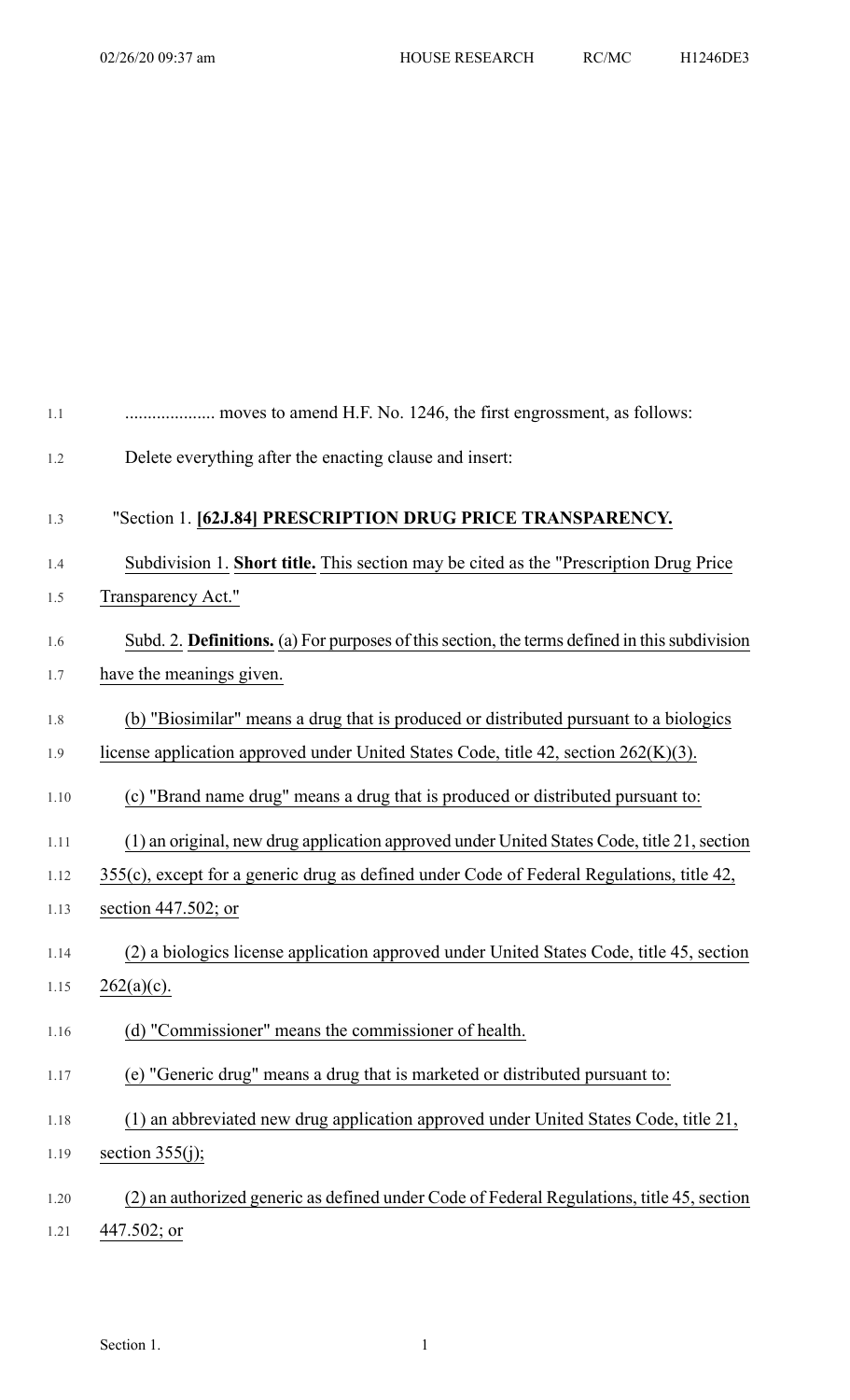| 2.1     | (3) a drug that entered the market the year before 1962 and was not originally marketed       |
|---------|-----------------------------------------------------------------------------------------------|
| 2.2     | under a new drug application.                                                                 |
| 2.3     | (f) "Manufacturer" means a drug manufacturer licensed under section 151.252.                  |
| 2.4     | (g) "New prescription drug" or "new drug" means a prescription drug approved for              |
| 2.5     | marketing by the United States Food and Drug Administration for which no previous             |
| 2.6     | wholesale acquisition cost has been established for comparison.                               |
| 2.7     | (h) "Patient assistance program" means a program that a manufacturer offers to the public     |
| $2.8\,$ | in which a consumer may reduce the consumer's out-of-pocket costs for prescription drugs      |
| 2.9     | by using coupons, discount cards, prepaid gift cards, manufacturer debit cards, or by other   |
| 2.10    | means.                                                                                        |
| 2.11    | (i) "Prescription drug" or "drug" has the meaning provided in section 151.44, paragraph       |
| 2.12    | (d).                                                                                          |
| 2.13    | (j) "Price" means the wholesale acquisition cost as defined in United States Code, title      |
| 2.14    | 42, section $1395w-3a(c)(6)(B)$ .                                                             |
| 2.15    | Subd. 3. Prescription drug price increases reporting. (a) Beginning October 1, 2021,          |
| 2.16    | a drug manufacturer must submit to the commissioner the information described in paragraph    |
| 2.17    | (b) for each prescription drug for which the price was \$100 or greater for a 30-day supply   |
| 2.18    | or for a course of treatment lasting less than 30 days and:                                   |
| 2.19    | (1) for brand name drugs where there is an increase of ten percent or greater in the price    |
| 2.20    | over the previous 12-month period or an increase of 16 percent or greater in the price over   |
| 2.21    | the previous 24-month period; and                                                             |
| 2.22    | (2) for generic drugs where there is an increase of 50 percent or greater in the price over   |
| 2.23    | the previous 12-month period.                                                                 |
| 2.24    | (b) For each of the drugs described in paragraph (a), the manufacturer shall submit to        |
| 2.25    | the commissioner no later than 60 days after the price increase goes into effect, in the form |
| 2.26    | and manner prescribed by the commissioner, the following information, if applicable:          |
| 2.27    | (1) the name and price of the drug and the net increase, expressed as a percentage;           |
| 2.28    | (2) the factors that contributed to the price increase;                                       |
| 2.29    | (3) the name of any generic version of the prescription drug available on the market;         |
| 2.30    | (4) the introductory price of the prescription drug when it was approved for marketing        |
| 2.31    | by the Food and Drug Administration and the net yearly increase, by calendar year, in the     |
| 2.32    | price of the prescription drug during the previous five years;                                |

Section 1. 2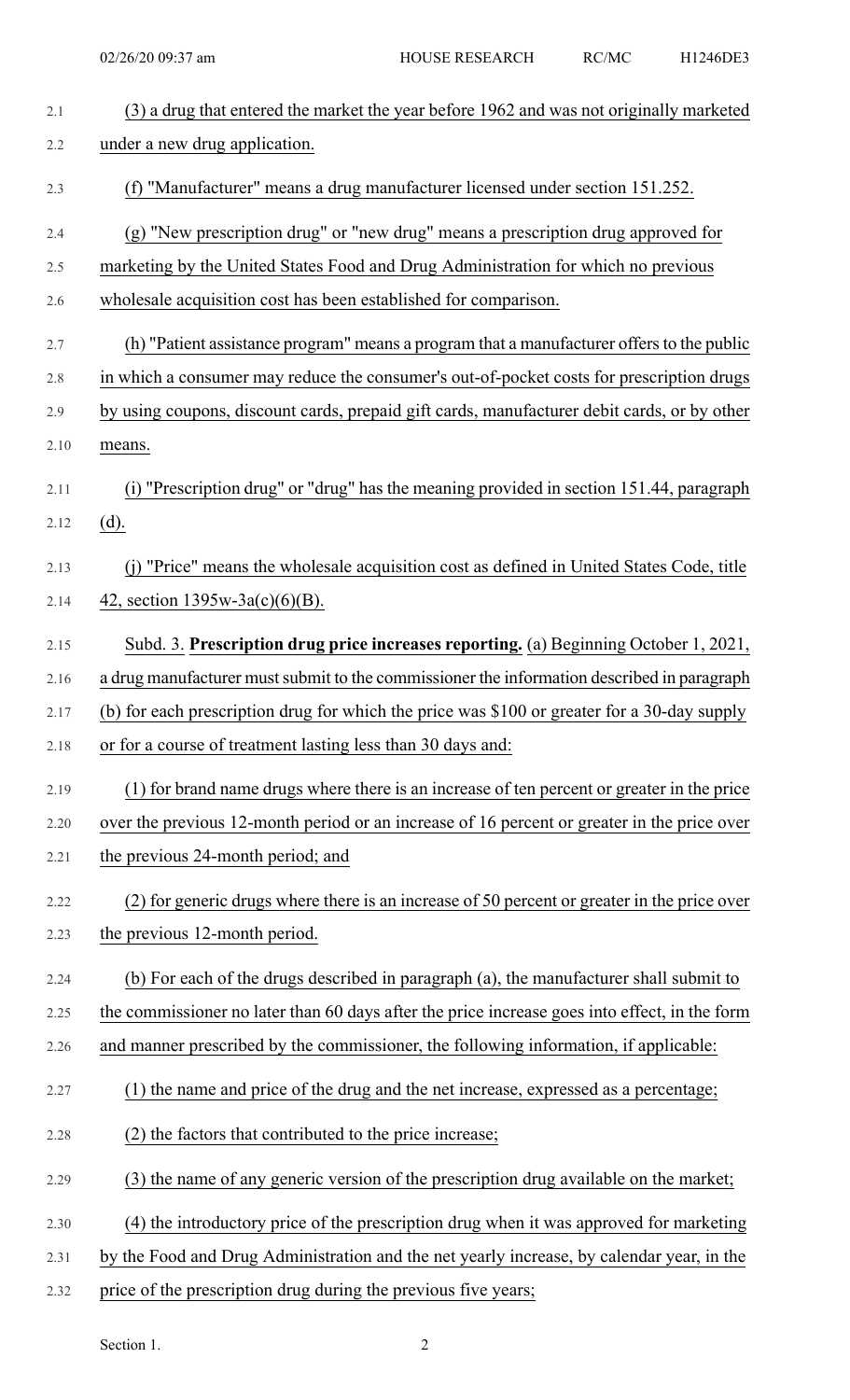| 3.1  | (5) the direct costs incurred by the manufacturer that are associated with the prescription      |
|------|--------------------------------------------------------------------------------------------------|
| 3.2  | drug, listed separately:                                                                         |
| 3.3  | (i) to manufacture the prescription drug;                                                        |
| 3.4  | (ii) to market the prescription drug, including advertising costs; and                           |
| 3.5  | (iii) to distribute the prescription drug;                                                       |
| 3.6  | (6) the total sales revenue for the prescription drug during the previous 12-month period;       |
| 3.7  | (7) the manufacturer's net profit attributable to the prescription drug during the previous      |
| 3.8  | 12-month period;                                                                                 |
| 3.9  | (8) the total amount of financial assistance the manufacturer has provided through patient       |
| 3.10 | prescription assistance programs, if applicable;                                                 |
| 3.11 | (9) any agreement between a manufacturer and another entity contingent upon any delay            |
| 3.12 | in offering to market a generic version of the prescription drug;                                |
| 3.13 | (10) the patent expiration date of the prescription drug if it is under patent;                  |
| 3.14 | (11) the name and location of the company that manufactured the drug; and                        |
| 3.15 | (12) if a brand name prescription drug, the ten highest prices paid for the prescription         |
| 3.16 | drug during the previous calendar year in any country other than the United States.              |
| 3.17 | (c) The manufacturer may submit any documentation necessary to support the information           |
| 3.18 | reported under this subdivision.                                                                 |
| 3.19 | Subd. 4. New prescription drug price reporting. (a) Beginning October 1, 2021, no                |
| 3.20 | later than 60 days after a manufacturer introduces a new prescription drug for sale in the       |
| 3.21 | United States that is a new brand name drug with a price that is greater than the tier threshold |
| 3.22 | established by the Centers for Medicare and Medicaid Services for specialty drugs in the         |
| 3.23 | Medicare Part D program for a 30-day supply or a new generic or biosimilar drug with a           |
| 3.24 | price that is greater than the tier threshold established by the Centers for Medicare and        |
| 3.25 | Medicaid Services for specialty drugs in the Medicare Part D program for a 30-day supply         |
| 3.26 | and is not at least 15 percent lower than the referenced brand name drug when the generic        |
| 3.27 | or biosimilar drug is launched, the manufacturer must submit to the commissioner, in the         |
| 3.28 | form and manner prescribed by the commissioner, the following information, if applicable:        |
| 3.29 | (1) the price of the prescription drug;                                                          |
| 3.30 | (2) whether the Food and Drug Administration granted the new prescription drug a                 |
| 3.31 | breakthrough therapy designation or a priority review;                                           |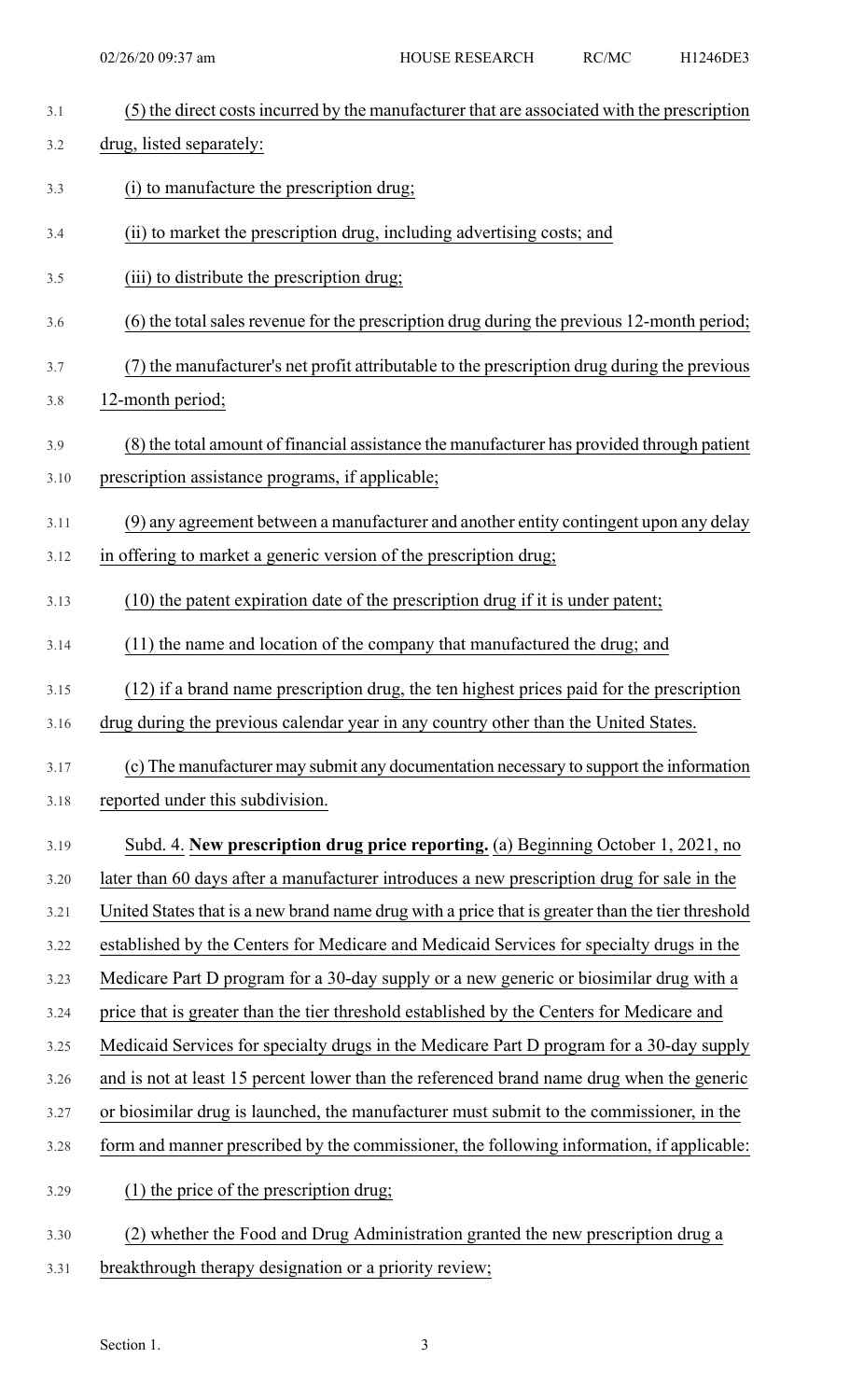| 4.1  | (3) the direct costs incurred by the manufacturer that are associated with the prescription    |
|------|------------------------------------------------------------------------------------------------|
| 4.2  | drug, listed separately:                                                                       |
| 4.3  | (i) to manufacture the prescription drug;                                                      |
| 4.4  | (ii) to market the prescription drug, including advertising costs; and                         |
| 4.5  | (iii) to distribute the prescription drug; and                                                 |
| 4.6  | (4) the patent expiration date of the drug if it is under patent.                              |
| 4.7  | (b) The manufacturer may submit documentation necessary to support the information             |
| 4.8  | reported under this subdivision.                                                               |
| 4.9  | Subd. 5. Newly acquired prescription drug price reporting. (a) Beginning October               |
| 4.10 | 1, 2021, the acquiring drug manufacturer must submit to the commissioner the information       |
| 4.11 | described in paragraph (b) for each newly acquired prescription drug for which the price       |
| 4.12 | was \$100 or greater for a 30-day supply or for a course of treatment lasting less than 30     |
| 4.13 | days and:                                                                                      |
| 4.14 | (1) for a newly acquired brand name drug where there is an increase of ten percent or          |
| 4.15 | greater in the price over the previous 12-month period or an increase of 16 percent or greater |
| 4.16 | in price over the previous 24-month period; and                                                |
| 4.17 | (2) for a newly acquired generic drug where there is an increase of 50 percent or greater      |
| 4.18 | in the price over the previous 12-month period.                                                |
| 4.19 | (b) For each of the drugs prescribed in paragraph (a), the acquiring manufacturer shall        |
| 4.20 | submit to the commissioner no later than 60 days after the acquiring manufacturer begins       |
| 4.21 | to sell the newly acquired drug, in the form and manner prescribed by the commissioner,        |
| 4.22 | the following information, if applicable:                                                      |
| 4.23 | (1) the price of the prescription drug at the time of acquisition and in the calendar year     |
| 4.24 | prior to acquisition;                                                                          |
| 4.25 | (2) the name of the company from which the prescription drug was acquired, the date            |
| 4.26 | acquired, and the purchase price;                                                              |
| 4.27 | (3) the year the prescription drug was introduced to market and the price of the               |
| 4.28 | prescription drug at the time of introduction;                                                 |
| 4.29 | (4) the price of the prescription drug for the previous five years;                            |
| 4.30 | (5) any agreement between a manufacturer and another entity contingent upon any delay          |
| 4.31 | in offering to market a generic version of the manufacturer's drug; and                        |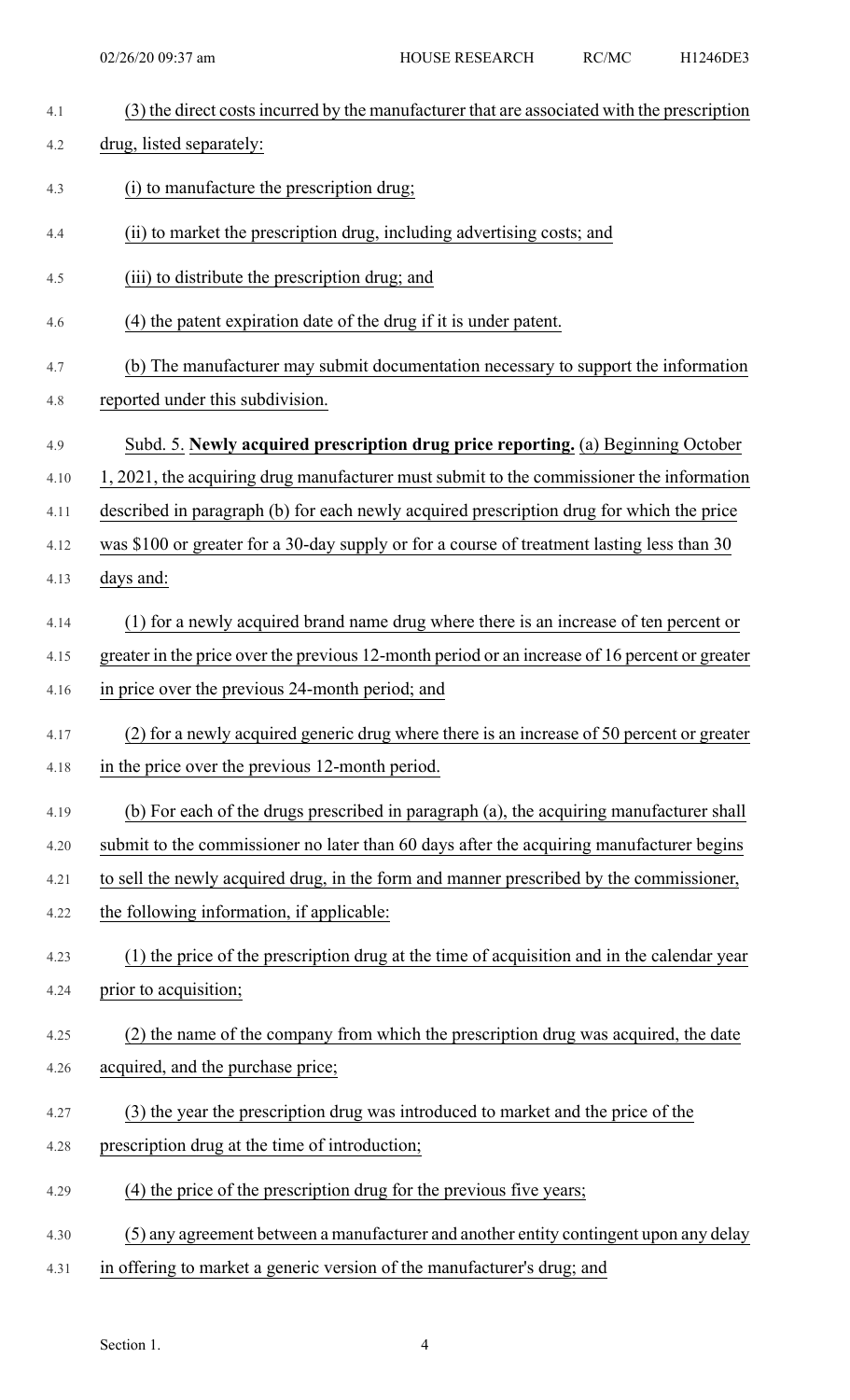| 5.1  | (6) the patent expiration date of the drug if it is under patent.                              |
|------|------------------------------------------------------------------------------------------------|
| 5.2  | (c) The manufacturer may submit any documentation necessary to support the information         |
| 5.3  | reported under this subdivision.                                                               |
| 5.4  | Subd. 6. Public posting of prescription drug price information. (a) The commissioner           |
| 5.5  | shall post on the department's website, or may contract with a private entity or consortium    |
| 5.6  | that satisfies the standards of section 62U.04, subdivision 6, to meet this requirement, the   |
| 5.7  | following information:                                                                         |
| 5.8  | $(1)$ a list of the prescription drugs reported under subdivisions 3, 4, and 5, and the        |
| 5.9  | manufacturers of those prescription drugs; and                                                 |
| 5.10 | (2) information reported to the commissioner under subdivisions 3, 4, and 5.                   |
| 5.11 | (b) The information must be published in an easy-to-read format and in a manner that           |
| 5.12 | identifies the information that is disclosed on a per-drug basis and must not be aggregated    |
| 5.13 | in a manner that prevents the identification of the prescription drug.                         |
| 5.14 | (c) The commissioner shall not post to the department's website or a private entity            |
| 5.15 | contracting with the commissioner shall not post any information described in this section     |
| 5.16 | if the information is not public data under section 13.02, subdivision 8a; or is trade secret  |
| 5.17 | information under section 13.37, subdivision 1, paragraph (b); or is trade secret information  |
| 5.18 | pursuant to the Defend Trade Secrets Act of 2016, United States Code, title 18, section        |
| 5.19 | 1836, as amended. If a manufacturer believes information should be withheld from public        |
| 5.20 | disclosure pursuant to this paragraph, the manufacturer must clearly and specifically identify |
| 5.21 | that information and describe the legal basis in writing when the manufacturer submits the     |
| 5.22 | information under this section. If the commissioner disagrees with the manufacturer's request  |
| 5.23 | to withhold information from public disclosure, the commissioner shall provide the             |
| 5.24 | manufacturer written notice that the information will be publicly posted 30 days after the     |
| 5.25 | date of the notice.                                                                            |
| 5.26 | (d) If the commissioner withholds any information from public disclosure pursuant to           |
| 5.27 | this subdivision, the commissioner shall post to the department's website a report describing  |
| 5.28 | the nature of the information and the commissioner's basis for withholding the information     |
| 5.29 | from disclosure.                                                                               |
| 5.30 | Subd. 7. Consultation. (a) The commissioner may consult with a private entity or               |
| 5.31 | consortium that satisfies the standards of section 62U.04, subdivision 6, the University of    |
| 5.32 | Minnesota, or the commissioner of commerce, as appropriate, in issuing the form and format     |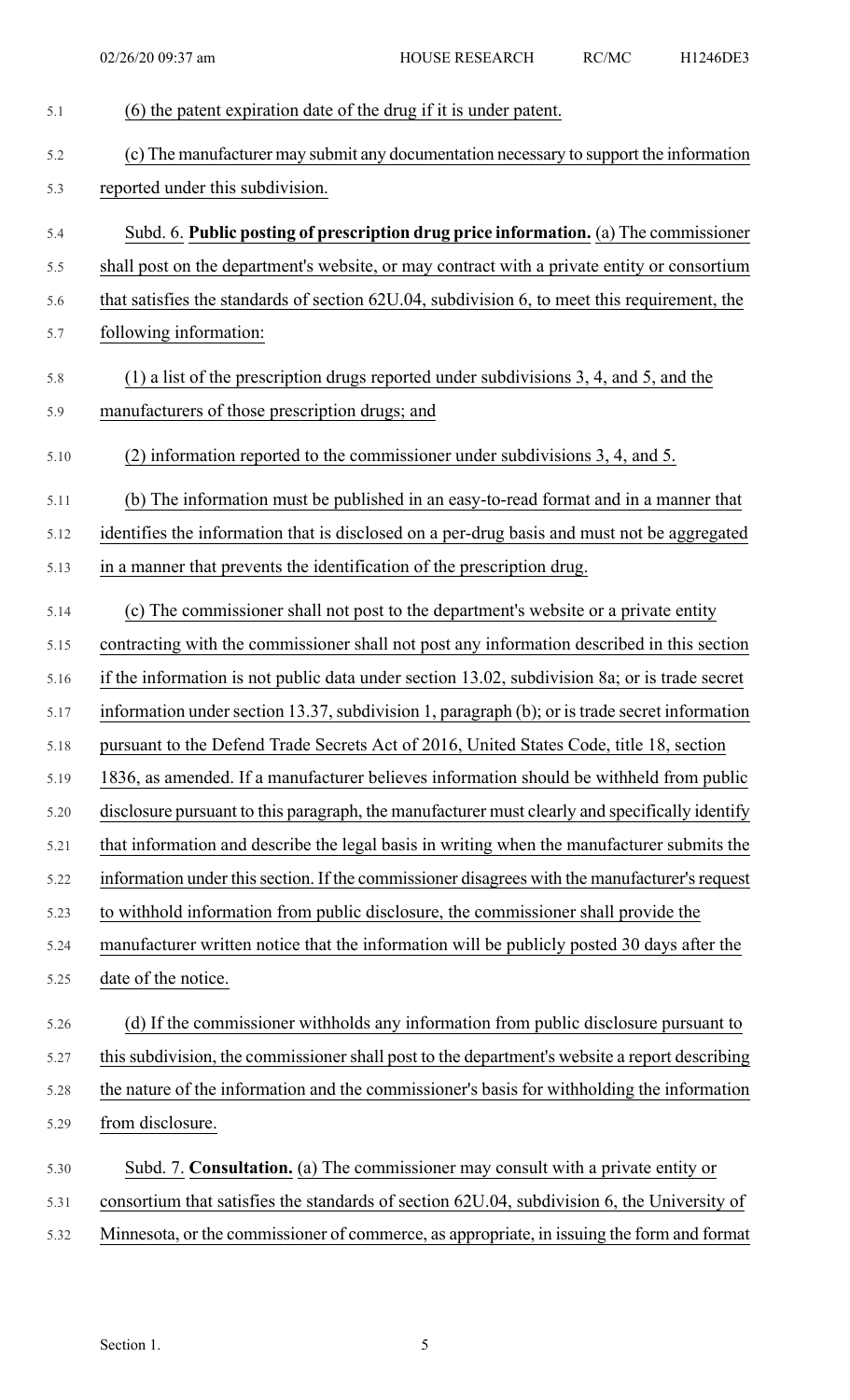| 6.1  | of the information reported under this section; in posting information pursuant to subdivision |
|------|------------------------------------------------------------------------------------------------|
| 6.2  | 6; and in taking any other action for the purpose of implementing this section.                |
| 6.3  | (b) The commissioner may consult with representatives of the manufacturers to establish        |
| 6.4  | a standard format for reporting information under this section and may use existing reporting  |
| 6.5  | methodologies to establish a standard format to minimize administrative burdens to the state   |
| 6.6  | and manufacturers.                                                                             |
| 6.7  | Subd. 8. Enforcement and penalties. (a) A manufacturer may be subject to a civil               |
| 6.8  | penalty, as provided in paragraph (b), for:                                                    |
| 6.9  | (1) failing to submit timely reports or notices as required by this section;                   |
| 6.10 | (2) failing to provide information required under this section; or                             |
| 6.11 | (3) providing inaccurate or incomplete information under this section.                         |
| 6.12 | (b) The commissioner shall adopt a schedule of civil penalties, not to exceed \$10,000         |
| 6.13 | per day of violation, based on the severity of each violation.                                 |
| 6.14 | (c) The commissioner shall impose civil penalties under this section as provided in            |
| 6.15 | section 144.99, subdivision 4.                                                                 |
| 6.16 | (d) The commissioner may remit or mitigate civil penalties under this section upon terms       |
| 6.17 | and conditions the commissioner considers proper and consistent with public health and         |
| 6.18 | safety.                                                                                        |
| 6.19 | (e) Civil penalties collected under this section shall be deposited in the health care access  |
| 6.20 | fund.                                                                                          |
| 6.21 | Subd. 9. Legislative report. (a) No later than January 15 of each year, beginning January      |
| 6.22 | 15, 2022, the commissioner shall report to the chairs and ranking minority members of the      |
| 6.23 | legislative committees with jurisdiction over commerce and health and human services           |
| 6.24 | policy and finance on the implementation of this section, including but not limited to the     |
| 6.25 | effectiveness in addressing the following goals:                                               |
| 6.26 | (1) promoting transparency in pharmaceutical pricing for the state and other payers;           |
| 6.27 | (2) enhancing the understanding on pharmaceutical spending trends; and                         |
| 6.28 | (3) assisting the state and other payers in the management of pharmaceutical costs.            |
| 6.29 | (b) The report must include a summary of the information submitted to the commissioner         |
| 6.30 | under subdivisions 3, 4, and 5."                                                               |
|      |                                                                                                |

6.31 Delete the title and insert: